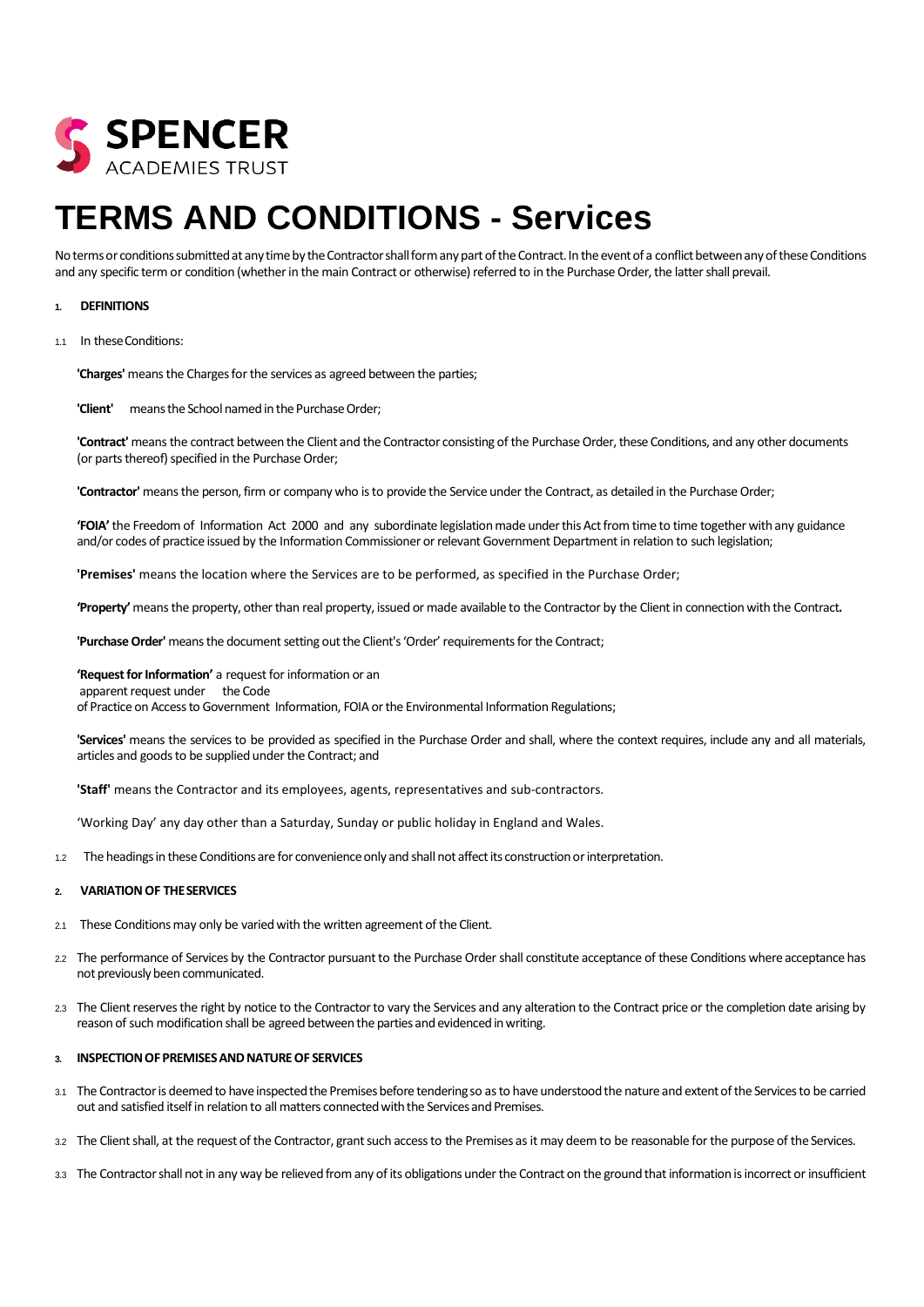and the Contractor shall make its own assessment as to the accuracy and adequacy of the information provided in relation to the Contract.

#### **4. CONTRACTOR'S STATUS**

In carrying out the Services the Contractor shall act as an independent Contractor, and as principal and not as the agent of the Client and nothing in the Contract shall create the relationship of employer and employee, principal and agent or a partnership. Accordingly:

## **5. CONTRACTOR'SPERSONNEL**

- 5.1 The Contractor shall take all reasonable steps to satisfy itself that its employees or sub-contractors (or their employees) are suitable in all respectsto performthe Services.
- 5.2 The Contractor shall immediately notify the Client if they have any concerns regarding the propriety of any of its sub-contractors in respect of work/services rendered in connection with this Contract.
- 5.3 The Contractor, its employees and sub-contractors (or their employees), whilst on the Client's premises, shall comply with such rules, regulations and requirements (including those relating to security arrangements) asmay be inforce fromtime to time.
- 5.4 The Contractor shall ensure the security of all the Property whilst in its possession, during the supply of the Services, in accordance with the Client's reasonable security requirements as required from time to time.

## **6. MANNEROF CARRYINGOUT THE SERVICES**

- 6.1 The Contractor shall make no delivery of materials, plant or other equipment to nor commence any work on the Premises without obtaining the prior consent of the Client.
- 6.2 Access to the Premises shall not be exclusive to the Contractor but only such as shall enable it to carry out the Services concurrently with the execution of work by others. The Contractor shall co-operate with such others as the Client may reasonably require.
- 6.3 The Client shall have the power at any time during the progress of the Services to order in writing:
- 6.3.1 the removal from the Premises of any materials which in the opinion of the Client are either hazardous, noxious or not in accordance with the Contract; and/or substitution of proper and suitable materials; and/or
- 6.3.2 the removal and proper re-execution, notwithstanding any previous test of any work of interim payment for such work which, in respect of material or workmanship, is not in the sole opinion of the Client in accordance with the Contract.

## **7. TIME OFPERFORMANCE**

- 7.1 The Contractor shall begin performing the Services on the date stated in the Purchase Order and shall complete or continue to perform the Services for the period stated in the Purchase Order. Time for performance of the Services shall be of the essence for the purposes of the Contract. The Client may by written notice require the Contractor to execute the Services in such order as the Client may decide. In the absence of such notice the Contractor shall submit such detailed programmes of work and progress reports as theClientmay fromtime to time require.
- 7.2 Failure by the Contractor to adhere to any provision as to time contained in the Purchase Ordershall entitle the Client at its option to terminate the Services (in whole or in part) under the Contract. The Client shall be entitled to exercise its option at any time notwithstanding that it has waived any delay, unless a written extension of time has been given to the Contractor by the Client and the time of any extension has not elapsed. Failure by the Client to exercise its option to terminate in respect of any part of the Contract shall not be deemed to constitute a waiver with respect to any subsequent part.

#### **8. WARRANTIES**

- 8.1 The Contractor warrants and represents to the Client that the Contractor and its Staff:
- 8.1.1 are properly trained, qualified, and adequately skilled and competent to the levels necessary to undertake the Services; and
- 8.1.2 shall undertake the Services in a workmanlike manner using reasonable skill, care and expertise to be expected on a competent Contractor using good industry practice.
- 8.2 The Client will be relying upon the Contractor's skill, expertise and experience in the performance of the Services and also upon the accuracy of all representations or statements made and any advice given by the Contractor in connection with the performance of the Services.
- 8.3 The Contractor shall ensure that any goods procured for the purposes of the Services shall be of satisfactory quality, fit for their purpose and be free from defects in materials and workmanship.

#### **9. PAYMENT**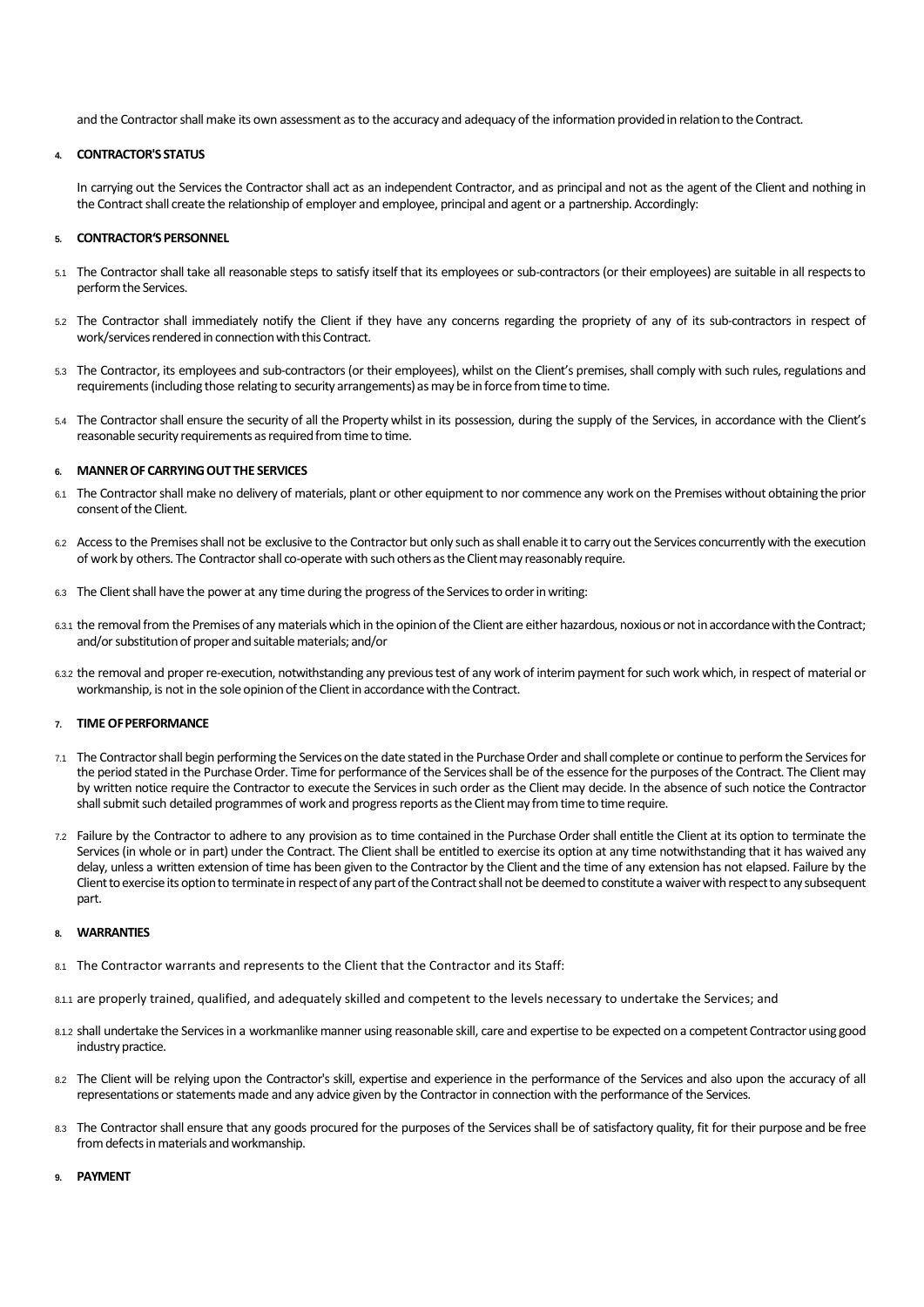- 9.1 The Client undertakes to pay valid invoices within 30 days of receipt from the day of physical or electronic arrival at the nominated addressoftheClient..
- 92 A valid invoice is one that is:
- 9.2.1 delivered in timing in accordance with the contract;
- 9.2.2 that is for the correct sum;
- 9.2.3 in respect of goods / services supplied or delivered to the required quality (or are expected to be at the required quality);
- 9.2.4 which quote the relevant purchase order / contract reference (where used)
- 9.2.5 which has been delivered to the nominated address .
- 9.3 Value Added Tax, where applicable, shall be shown separately on all invoices as a strictly net extra charge.
- 9.4 The Client specifically reserves the right to withhold or deduct by way of set-off or otherwise due or to become due to the Contractor any monies due to the Client from the Contractor, arising under the Contract or any other agreement between the Client and the Contractor.
- 9.5 The Client shall not be liable for any Charges relating to changes to the Services or additional Services other than those issued or confirmed on the Purchase Order or by agreed written variations signed by the duly authorised representatives of either party.
- 9.6 No payment of or on account of the Charges shall constitute any admission by the Client as to proper performance by the Contractor of its obligations.
- 9.7 The Contractor shall be exclusively responsible for the discharge of any income tax in relation to its Staff or such similar liability arising out of remuneration of the performance of the Services under the Contract.

## **10. FREE ISSUEMATERIALS**

Where the Client for the purpose of the Contract issues materials free of charge to the Contractor such materials shall be and remain the property of the Client. The Contractor shall maintain all such materials in good order and condition and shall use such materials solely in connection with the Contract. The Contractor shall notify the Client of any surplus materials remaining after completion of the Services and shall dispose of them as the Client may direct. Waste of such materials arising from defective workmanship or negligence of the Contractor or its Staff shall be made good at the Contractor's expense. Without prejudice to any other of the rights of the Client, the Contractor shall deliver up such materials whether processed or not to the Client on demand.

#### **11. AUDIT**

The Contractor shall keep and maintain, until two years after the Contract has been completed, records to the satisfaction of the Client of all expenditure which are reimbursable by the Client and of the hours worked and costs incurred in connection with any of the Contractor's Staff paid for by the Client on a time charge basis. The Contractor shall on request afford the Client or its representatives such access to those records as may be required by the Client in connection with the Contract.

## **12. COPYRIGHT**

Copyright in all reports and other documents and materials arising out of the performance by the Contractor of their duties under this Contract are to be assigned to and shall vest in the Client absolutely. This condition shall apply during the continuance of this Contract and after its termination howsoever arising.

#### **13. INDEMNITY ANDINSURANCE**

- 13.1 The Contractor shall indemnify and keep indemnified the Client against any and all actions, claims, demands, costs and expenses (including legal expenses and disbursements) incurred by or made against the Client in respect of any loss or damage or personal injury (including death) which arises out of or in connection with the Contract except to the extent that such loss, damage or injury is caused by the negligence or wilful default of the Client.
- 13.2 The Contractor shall have in force and shall require any sub-contractor to have in force with an insurer of good repute:
- 13.2.1 employer's liability insurance in accordance with any legal requirements for the time being in force;
- 13.2.2 public liability insurance for such sum and range of cover as the Contractor deems to be appropriate but covering at least all matters which are the subject of indemnities or compensation obligations under these Conditions in the sum of not less than £500,000 for any one incident and unlimited in total, unless otherwise agreed by the Client in writing; and
- 13.2.3 such other adequate and suitable insurance as required under contractsofthe natureofthe Contract.

13.3 The policy or policies of insurance referred to in Condition 13.2 shall be shown to the Client whenever it requests, together with satisfactory evidence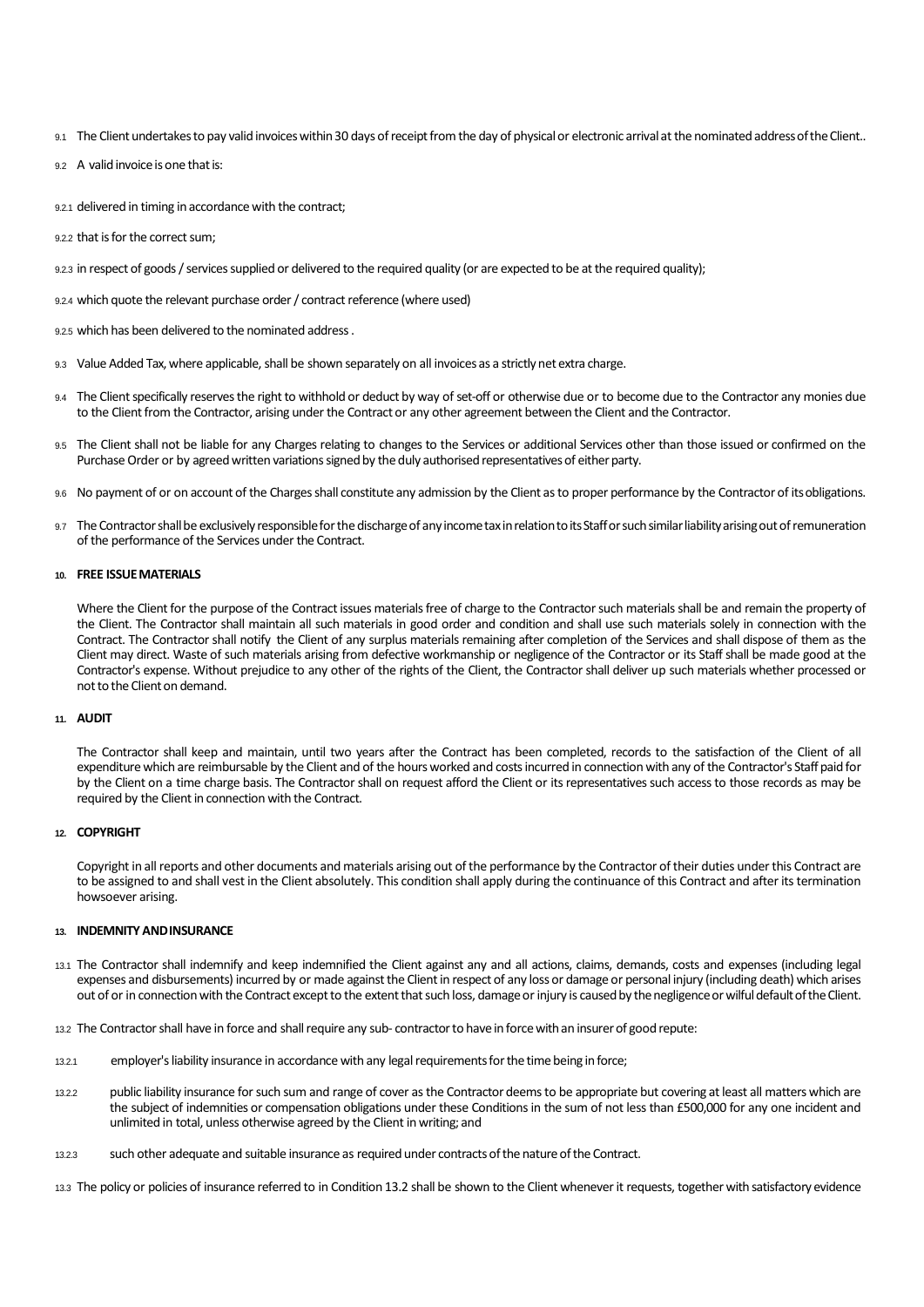of payment of premiums.

13.4 Nothing in the Contract shall exclude or limit the liability of either party for death or personal injury caused by its negligence or for fraudulent misrepresentation.

#### **14. CONFIDENTIALITY& DATAPROTECTION**

- 14.1 The Contractor shall and shall procure that its staff keep secret and do not disclose any information of a confidential nature obtained by reason of the Contract except information which is in the public domain otherwise than as required to be by reason of a breach of this Condition14 or disclosedby law.
- 14.2 The provision of this Condition 14 shall apply during the continuance of the Contract and after its termination howsoever arising without limitation in time.
- 14.3 The Contractorshall comply with any and all requirements under the Data Protection Act 1998 and any subordinate legislation ("**DPA**") as amended from time to time as though it were the Data Controller (as defined under the DPA) and shall not disclose or allow access to any Personal Data (as defined under the DPA) provided or acquired during the term of the Contract.
- 14.4 The Contractor shall use, disclose or allow access to any data produced as a result of the Contract in accordance with the Client's strict instructions and only to the extent that is specifically necessary for the purposes of the Contract.
- 14.5 The Contractor shall store or process such Personal Data provided as a result of the Contract only at site specifically agreed by the parties in writing in advance and shall take appropriate technical and organisational measures against the unauthorised or unlawful processing of Personal Data and against accidental loss or destruction of, or damage to, Personal Data.

#### **15. TERMINATION**

- 15.1 The Contract may be terminated by the Client giving to the Contractor atleast30 days' noticeinwriting.
- 15.2 In the event of any breach of the Contract by either party, the non- breaching party may serve a notice on the party in breach requiring the breach to be remedied within a period specified in the notice which shall be reasonable in all the circumstances. If the breach has not been remedied by the expiry of the specified period, the non- breaching party may terminate the Contract with immediate effect by notice inwriting.
- 15.3 In the event of a material breach of the Contract by either party, the non-breaching party may terminate the Contract with immediate effect by notice inwriting.
- 15.4 The Client may terminate the Contract with immediate effect by notice in writing to the Contractor if at any time:-
- 15.4.1 the Contractor passes a resolution that it be wound-up or that an application be made for an administration order or the Contractor applies to enter into a voluntary arrangement with itscreditors;
- 15.4.2 a receiver, liquidator, administrator, supervisor or administrative receiver be appointed in respect of the Contractor's property, assets or any part thereof;
- 15.4.3 the court orders that the Contractor be wound-up or a receiver of all or any part of the Contractor's assets be appointed;
- 15.4.4 the Contractor is unable to pay its debts in accordance with Section 123 of the Insolvency Act 1986;
- 15.4.5 the Contractor (being an individual or partnership) is declared or adjudicated bankrupt or enters into any arrangement or composition with its creditors;there is a change in the legal or beneficial ownership of 50% or more of the Contractor's share capital issued at the date of the Contract or there is a change in the control of the Contractor. For the purpose of this Sub-Condition
- 15.4.6 "control" means the power of a person to secure that the affairs of the Contractor are conducted in accordance with the wishes of that person by means of the holding of shares or the possession of voting power;
- 15.4.5 the Contractor is convicted (or being a company, any officers or representatives of the Contractor are convicted) of a criminaloffence related to the business or professional conduct;
- 15.4.6 the Contractor commits (or being a company, any officers or representatives of the Contractor commit) an act of grave misconduct in the course of the business;
- 15.4.7 the Contractor fails (or being a company, any officers or representatives of the Contractor fail) to disclose any serious misrepresentation in supplying information required by the Client in or pursuant to the Contract.
- 15.5 Nothing in this Condition 15 shall affect the coming into, or continuance in force of any provision of the Contract which is expressly or by implication intended to come into force or continue in force upon termination of the Contract.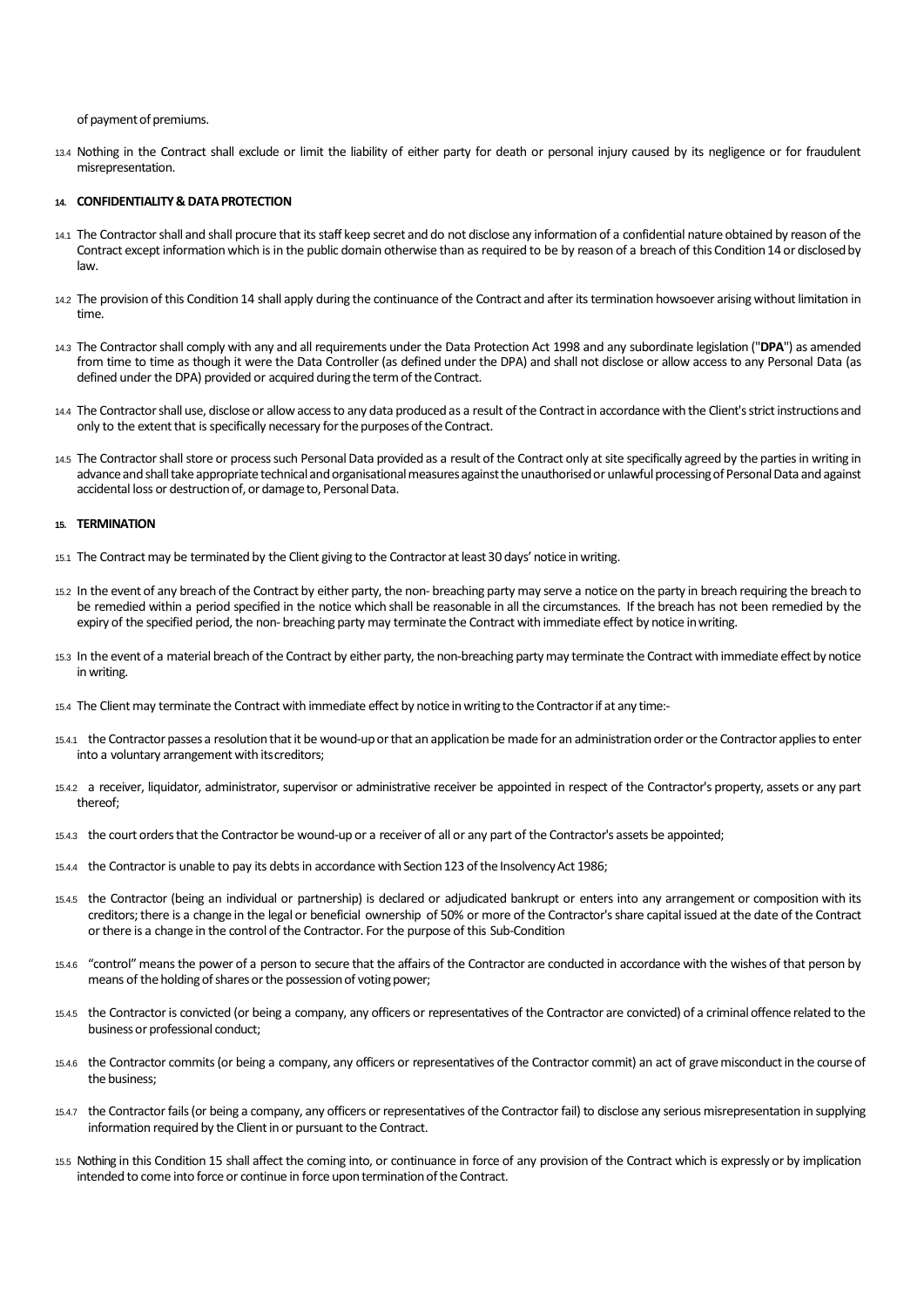15.6 On termination of the Contract for any reason whatsoever, the Contractorshall:

- 15.6.1 cease to have any right to use any intellectual property rights owned by the Client;
- 15.6.2 return any and all documents or information (in a tangible or intangible form) belonging to the Client and shall destroy all copies of such documentation or information relating to or supplied by the Client to the Contractor for the purposes of the Contract and being in the Contractor's possession, power orcontrol.

#### **16. ASSIGNMENT ANDSUB-CONTRACTING**

- 16.1 The Contractor shall not assign, transfer or sub-contract any portion of the Contract without the prior written consent of the Client. Sub- contracting any part of the Contract shall not relieve the Contractor of any of its obligations duly attributable under the Contract.
- 16.2 Where the Client has consented to the placing of sub-contracts, copies of each sub-contract shall be sent by the Contractor to the Client immediately when it is issued. Any authority given by the Client for the Contractor to sub-contract the Contract (or any part of it) shall not impose any duty on the Client to enquire as to the competency of any authorised sub-contractor but that the Contractor shall ensure that any authorised sub-contractor is competent and that the work is properly done.

# **17. NOTICES**

Any notices to be given under the Contract shall be delivered personally or sent by post or by facsimile transmission to the Services Manager (in the case of the Client) or to the address set out in the Contract (in the case of the Contractor). Any such notice shall be deemed to be served, if delivered personally, at the time of delivery, if sent by post, 48 hours after posting or, if sent by facsimile transmission, 12 hours after proper transmission.

## **18. THIRD PARTYRIGHTS**

The Contract is not intended to create any rights of any kind whatsoever enforceable by any person who is not a party to the Contract (including any rights enforceable under the Contracts (Rights of Third Parties) Act 1999).

# **19. SEVERABILITY**

If any provision under the Contract is or becomes unenforceable, void or invalid, such provision shall not take effect and shall be deemed to be severed from the remainder of the Contract to the extent that the remainder of the Contract and the unaffected part of the provision shall continue to be fully enforceable.

#### **20. WAIVER**

No delay or omission by the Client in exercising any of its rights under the Contract shall constitute a waiver of that right and any partial exercise of any such right shall not prevent any future exercise of the right.

#### **<sup>21</sup> DISCRIMINATION**

- 21.1 The Contractor shall not unlawfully discriminate within the meaning and scope of any law, enactment, order, or regulation relating to discrimination (whether in race, gender, religion, disability, sexual orientation or otherwise) in employment.
- **21.2** TheContractorshalltakeallreasonablestepstosecuretheobservanceof Clause22.1by allservants,employeesoragentsoftheContractorandall suppliersand sub-contractors employed in the execution of the Contract.

#### **<sup>22</sup> FREEDOMOFINFORMATION**

- 22.1 The Contractor acknowledges that the Client is subject to the requirements of the Code of Practice on Government Information, FOIA and the Environmental Information Regulations and shall assist and cooperate with the Client to enable the Client to comply with its Information disclosure obligations.
- 22.2 The Contractor shall and shall procure that its Sub-contractors shall:
- 22.2.1 transfer to the Client all Requests for Information that it receives as soon as practicable and in any event within two Working Days of receiving a Request for Information;
- 22.22 provide the Client with a copy of all Information in its possession, or power in the form that the Client requires within five Working Days (or such other period as the Client may specify) of the Client's request; and
- 222.3 provide all necessary assistance as reasonably requested by the Client to enable the Client to respond to the Request for Information within the time for compliance set out in section 10 of the FOIA or regulation 5 of the Environmental Information Regulations.